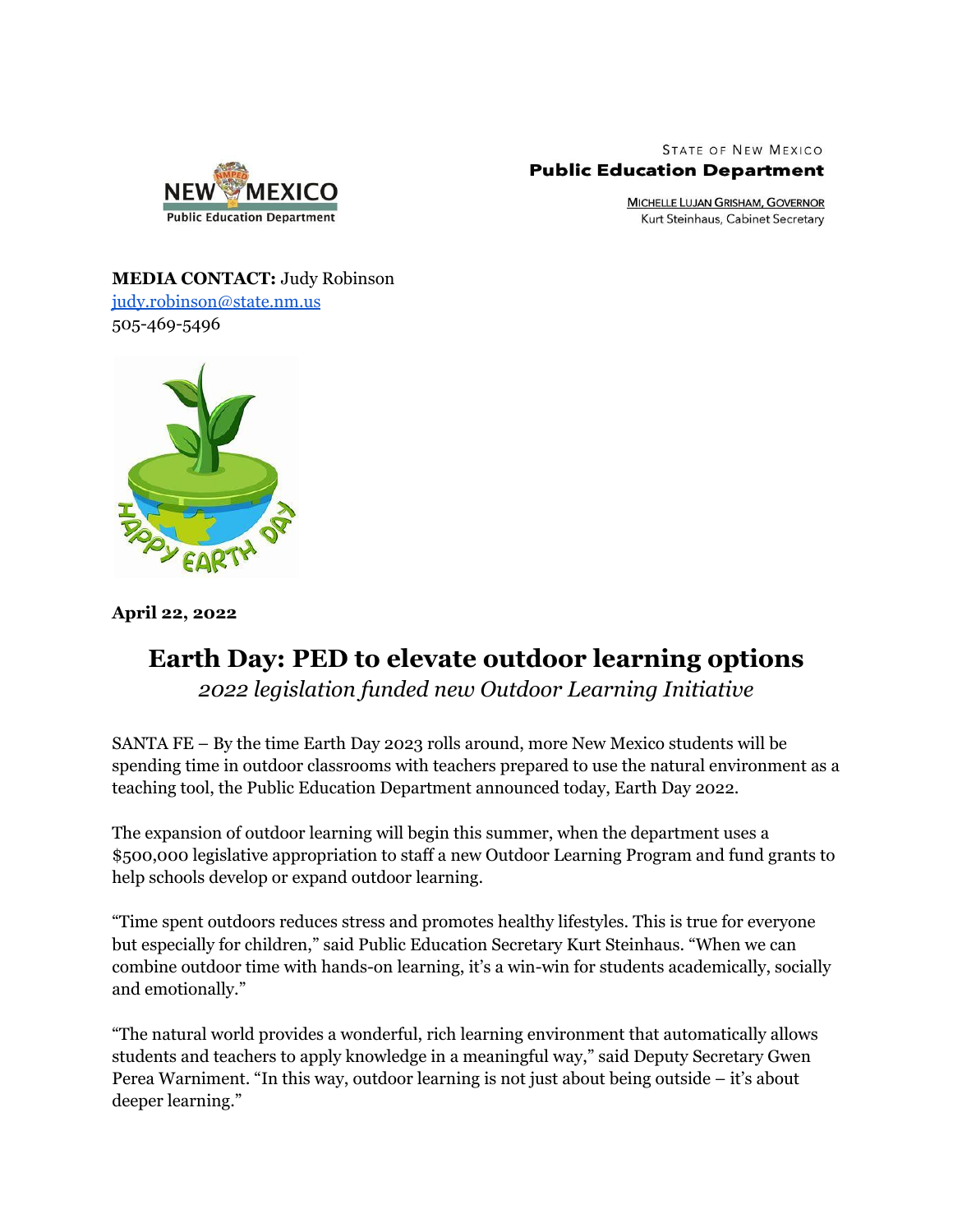The goal is broader than building classrooms in a shady spot on school grounds, although the Outdoor Learning Program supports that, too. It includes giving teachers resources and activities that promote discovery, experimentation and connection to the natural world.

"Outdoor learning can be applicable for any content area," said Shafiq Chaudhary, interim director of PED's Math and Science Bureau, which is implementing the Outdoor Learning Program.

For example, math students can collect and analyze data on fallen leaves, go on a geometry scavenger hunt or use the Pythagorean theorem to study the length of shadows at different times of day. Younger kids can play "I Spy" to develop language skills while older students write poetry under a tree. Science students can learn and measure changes in the environment.

At Santo Domingo Elementary School in the Bernalillo Public Schools district, students are learning about the pueblo's agricultural heritage in outdoor learning spaces, including a garden, greenhouse and chicken coop, with plans to add an amphitheater, classroom space and outdoor kitchen by the end of June.

"We're really indigenizing our teaching spaces because learning for indigenous students didn't happen within the four walls of a Western classroom," said Lorilei Chavez, the school's indigenous curriculum instructional coach. "We want to take indigenous students outside underneath the elements and connect them to this DNA of how we understand the world and the environment."

The impetus for an Outdoor Learning Program began early in the pandemic with the Wild Friends Program, which provides hands-on learning about the democratic process to New Mexico students in grades 4-12. Students help draft legislation on a wildlife conservation issue and work to pass it in the New Mexico Legislature.

In fall 2020, the students voted to work on outdoor classrooms. They learned about the benefits and challenges of outdoor classrooms and created design prototypes for an outdoor classroom at their schools. They also helped draft Senate Memorial 1 encouraging the implementation of outdoor classrooms, and then testified (virtually) in support of the memorial during the 2021 legislative session.

The memorial, introduced by Sen. Siah Correa Hemphill, passed the Senate with overwhelming bipartisan support on Feb. 24, 2021, launching a multi-agency task force to study outdoor learning.

"Being outside offers many benefits to students and educators, including improved physical, emotional, social, and spiritual health and wellbeing; improved academic skills, including critical thinking and problem-solving; enhanced academic achievement; increased motivation and enthusiasm to learn; and increased connections with our communities," Hemphill said. "With the ongoing pandemic, it's more important than ever to invest in outdoor learning spaces